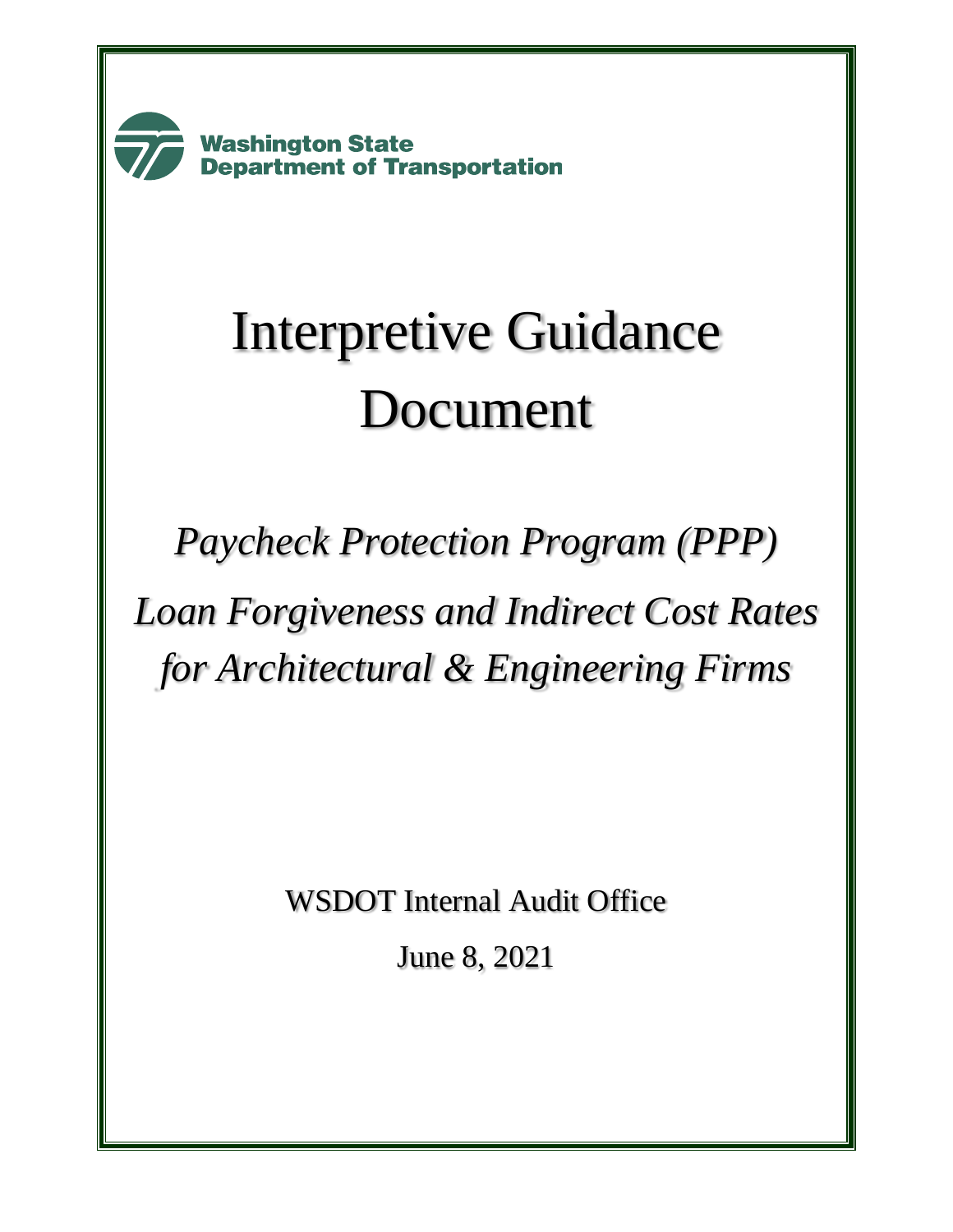# Background

Paycheck Protection Program (PPP) loans are a US Small Business Administration – backed loan to help businesses keep their workforce employed during the COVID-19 pandemic. These loans are approved for certain expenses like payroll, payroll taxes, rent, mortgage interest, and utilities. Borrowers may be eligible for PPP loan forgiveness for all or a part of their loan.

This guidance document is intended to clarify how the federal regulations (FAR part 31) is applicable to the relief programs and how Architectural and Engineering (A&E) consultants should address the loans in their indirect cost rate (ICR) schedules. The accounting treatments described herein apply only to loan amounts which are forgiven, loan amounts repaid do not require such treatment. *Please note we may update this guidance as we receive new information, or further guidance from the Federal Government regarding PPP loans.*

# Definitions

**Credit:** A credit is defined for this guidance document as: *a reduction to the firm's indirect cost rate, when required as a result of a forgiven PPP loan.*

# Federal Requirements - Summary

The FAR and guidance from the Federal Highway Administration (FHWA), and the Defense Contract Audit Agency, address how to treat forgiven PPP loans in indirect cost rates for government contracts.

The FAR requires a credit to the Government, either as a cost reduction or by cash refund, when a firm receives an allowance, rebate or other credit relating to an allowable cost. The FAR, in 48 CFR 31.201-5 says in part*…The applicable portion of any income, rebate, allowance, or other credit relating to any allowable cost and received by or accruing to the contractor shall be credited to the Government either as a cost reduction or by cash refund...*

The Defense Contract Audit Agency's December 11, 2020 memorandum on PPP loans, loan forgiveness and subsequent credits to the government, confirmed that 48 CFR 31.201-5 is applicable to PPP loans.

FHWA's March 24, 2021 memorandum affirmed that when PPP loan proceeds are applied to a firm's costs (direct or indirect) within the scope of a federally funded contract and the PPP loan is forgiven, appropriate adjustments to consultant accounting records become necessary to comply with 48 CFR part 31.

**Please see the** *Federal Requirements – Detailed Analysis* **section on page 5 for the complete references to the federal regulations and guidance.**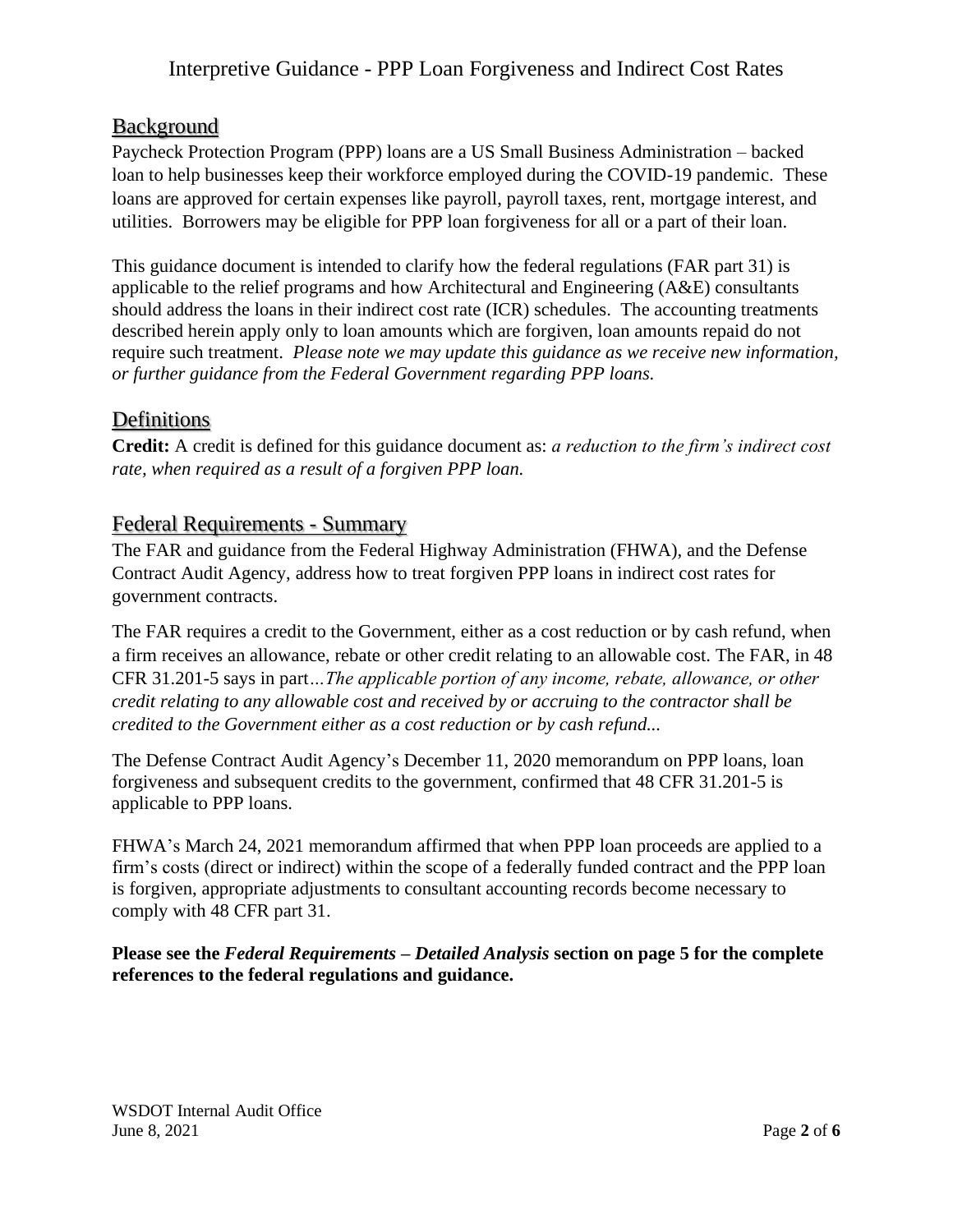# When is a Credit Required?

When forgiven, the PPP loans have the effect of a prepayment of overhead expenses. PPP loans which are forgiven should be reflected in the ICR schedule as a credit to the applicable accounts to which the loan amounts were applied in accordance with the loan forgiveness application and 48 CFR 31.201-5. The credits resulting from the forgiven loans will affect Cost-Plus Fixed Fee and Negotiated Hourly Rate agreements.

WSDOT will not be including the credits in forward pricing agreements. Also, forgiven PPP loan funds used for otherwise unallowable indirect costs or direct costs for private clients may be exempt and therefore not part of an adjustment to the ICR. The Internal Audit Office would need to verify this information, but it is possible to reduce the required credit.

If reducing your ICR based on a forgiven PPP loan results in an undue burden or economic hardship for your firm, you may be asked to provide additional information to determine treatment of the credit. Please contact the WSDOT Audit and Consulting Services Manager for information needed in these circumstances.

#### What's included in the Credit?

Forgiven PPP loan funds spent on otherwise allowable indirect costs will be *included* in the credit to the indirect cost pool.

Forgiven PPP loan funds spent on direct costs for contracts subject to 48 CFR Part 31will be *included* in the credit to the indirect cost pool.

Forgiven PPP loan funds spent on direct costs for commercial clients that were not reimbursed through contracts subject to 48 CFR Part 31 *may be excluded from the credit* to the indirect cost pool. Excluded direct costs must be supported by schedules listing the detailed transactions by excluded contract including contract client, contract basis of payment, employee name, hours and wages that can be reconciled to the forgiveness application. **Please note**, if excluded commercial direct costs were also billed to your clients it may invalidate the intent of the forgiven PPP loan, and WSDOT may need to notify the SBA.

Forgiven PPP loan funds spent on indirect costs considered unallowable by FAR will be included in the credit to the indirect cost pool once and *require special consideration to avoid crediting these costs twice*. For example, if a firm were to incur expenses for advertising labor that are eligible to be covered by PPP loan fund yet are disallowed by FAR (48 CFR 31.205-1) during the period covered by a forgiven loan, the credit for the advertising labor would be included in the credit amount for the forgiven loan, so not to count this credit twice. We recommend firms document any disallowed labor incurred during the covered period for a forgiven loan to avoid two credits.

PPP loan funds may not be used for an employee's compensation over \$100,000 per year. As such, compensation over this limit cannot be included in the accounting for use of a forgiven PPP loan. Further, credits from *excess compensation* as calculated under FAR and the AASHTO Audit Guide will be made in full on the ICR schedule.

WSDOT Internal Audit Office June 8, 2021 Page **3** of **6**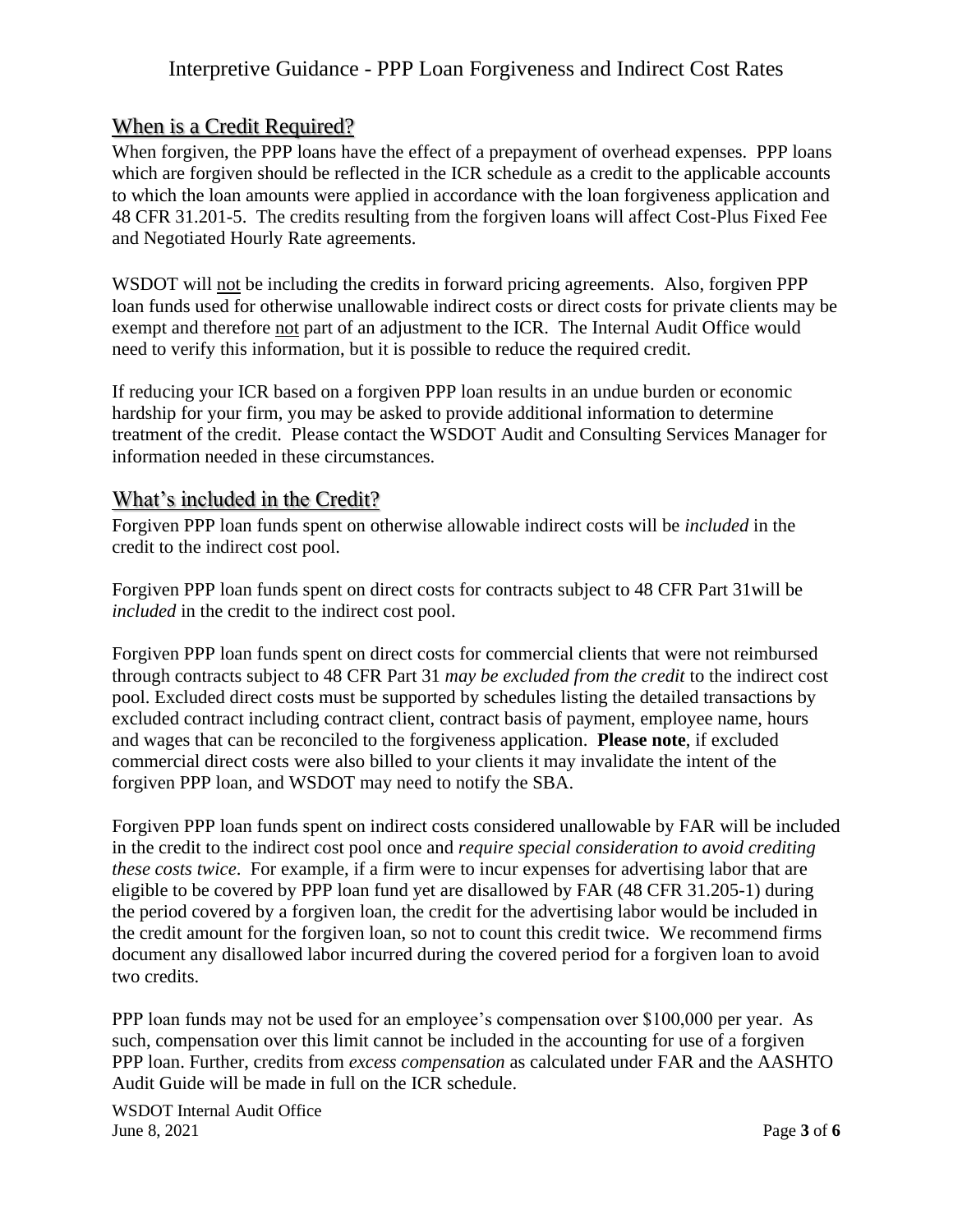#### When to Apply the Credit

Which fiscal year to apply the credit for loan forgiveness will depend on what is known at the fiscal year end. Please note, that if a firm recorded the PPP Loan as a grant, different accounting procedures may apply; see the enclosed AICPA Technical Question and Answer Section 3200 for further details.

| tga-section-3200-18. |  |  |
|----------------------|--|--|
| pdf                  |  |  |

- If a firm receives notice of forgiveness prior to the fiscal year end, then it will be reflected in that year's financial statements.
	- o Example: Firm A has a calendar year end. Firm A receives a PPP loan in June 2020 and receives confirmation the full amount has been forgiven in September 2020. Firm A would include a credit in the ICR schedule for the full amount forgiven.
- If a firm receives forgiveness after the fiscal year end, but before the financial statements are issued, the forgiven amount should be included in that year's financial statements.
	- o Example: Firm B has a calendar year end. Firm B received a PPP loan in June 2020 and received confirmation the loan was forgiven in February 2021 and the financial statements have not been issued. Those financial statements should be amended to reflect the forgiven loan and the credit should appear in the ICR schedule.
- If a firm hasn't yet decided to apply for forgiveness, or the amount forgiven is not known, the firm would apply any credit for forgiven loans in the fiscal year in which the amount becomes known.
	- o Example: Firm C has a calendar year end. Firm C received a PPP loan in June 2020 and when the financial statements were issued, Firm C hadn't determined if any of the loan would be forgiven. Firm C would issue the financials for 2020 without recognizing the loan forgiveness. If the loan is then forgiven later, the firm would recognize the forgiven amount on that subsequent year's financial statements. The credit associated with the FY2020 PPP loan forgiven funds would then apply to the FY2021 ICR schedule.

#### How to Apply the Credit

Firms should be prepared to submit a copy of the application for loan forgiveness along with documentation to support how the firm executed the PPP loan received. The Internal Audit Office will work with each consultant to evaluate the applicable credit to the indirect cost pool. WSDOT will only seek recovery of the forgiven PPP loan through a credit to the ICR and not a direct payment from the firm based on the potential for improper payments mentioned in the FHWA guidance below. The resulting indirect cost rate schedule will include a reference for each cost pool subject to the credit per 48 CFR 31.201-5.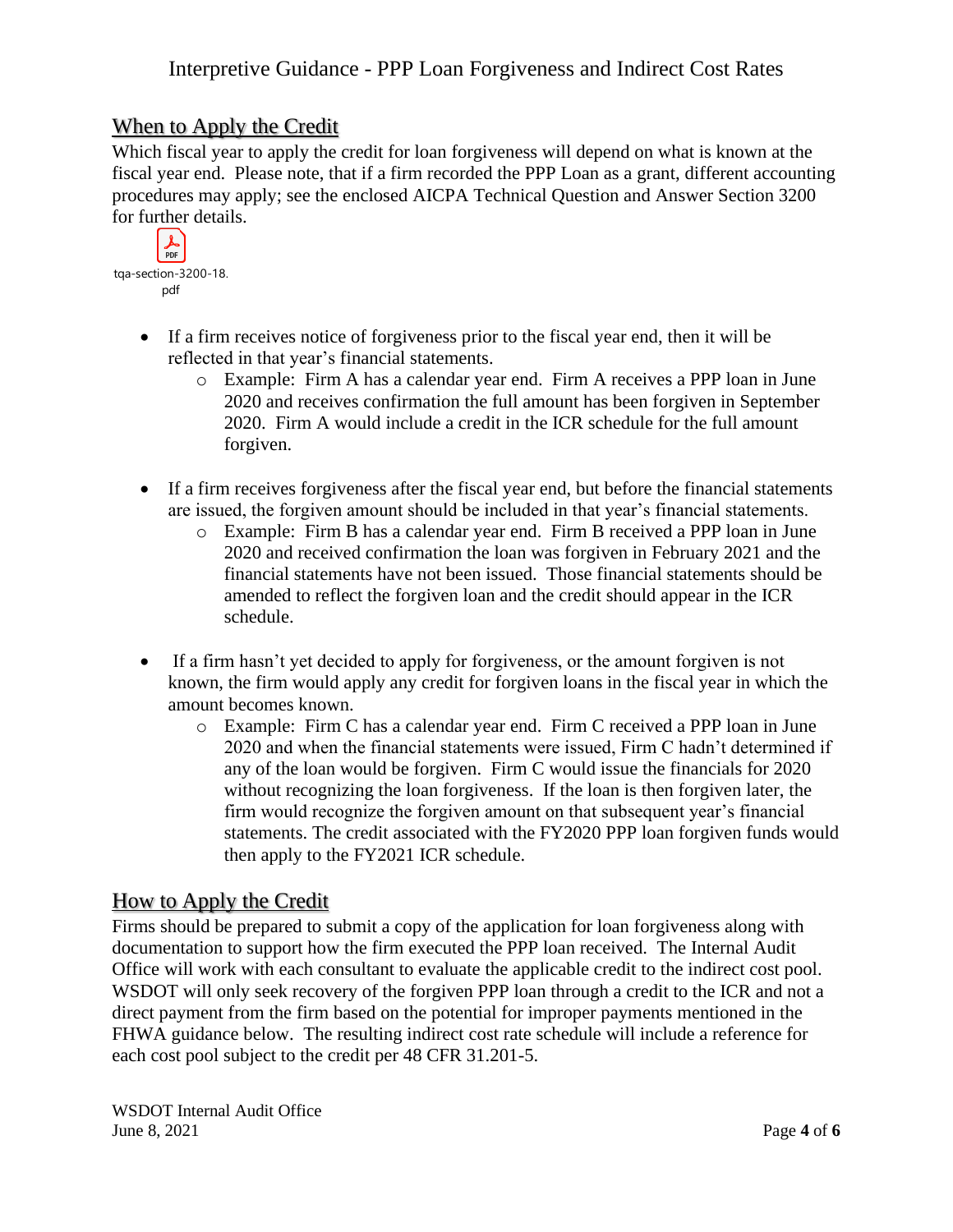Independent audits of consultant indirect cost rates should disclose information regarding PPP loans including loan amounts, approval dates, forgiveness status, forgiven amounts, covered period for forgiveness, application of forgiven funds and repayment of principal.

# Federal Requirements – Detailed Analysis

The Federal Acquisition Regulations (FARs) address the expectations on how consultants should treat credits received for expenses.

*Title 48: Federal Acquisition Regulations System PART 31—CONTRACT COST PRINCIPLES AND PROCEDURES Subpart 31.2—Contracts with Commercial Organizations 31.201-5 Credits. The applicable portion of any income, rebate, allowance, or other credit relating to any allowable cost and received by or accruing to the contractor shall be credited to the Government either as a cost reduction or by cash refund. See 31.205-6(j)(3) for rules governing refund or credit to the Government associated with pension adjustments and asset reversions.*

On December 11, 2020 the Defense Contract Audit Agency issued a memorandum on PPP loans, loan forgiveness and subsequent credits to the government in which it confirmed 48 CFR 31.201-5 is applicable.

• *Question 2: Do the requirements of FAR 31.201-1, Composition of Total Cost, and FAR 31.201-5, Credits, apply to the provisions in the FFCRA and CARES Act?* 

*Answer: Yes. FAR 31.201-5, Credits, states "the applicable portion of any income, rebate, allowance, or other credit relating to any allowable cost and received by or accruing to the contractor shall be credited to the Government either as a cost reduction or by cash refund." FAR 31.201-1, Composition of Total Cost, states that total cost is the sum of the direct and indirect costs allocable to the contract less any allocable credits.* 

*To the extent that PPP credits are allocable to costs allowed under a contract, the Government should receive a credit or a reduction in billing for any PPP loans or loan payments that are forgiven. Furthermore, any reimbursements, tax credits, etc. from whatever source that contractors receive for any COVID-19 Paid Leave costs should be treated in a similar manner and disclosed to the government.*

The U.S. Department of Transportation Federal Highway Administration (FHWA) released a memorandum on March 24, 2021 titled: *Treatment of Paycheck Protection Program Funds for Architectural and Engineering Consultants Guidance*. The memo reaffirms that FAR applies to PPP loan forgiveness, stating part: *"should the PPP loan proceeds be applied to costs (direct or indirect) within the scope of a federally funded contract and the PPP loan is forgiven, appropriate adjustments to consultant accounting records become necessary to comply with 48 CFR part 31."*